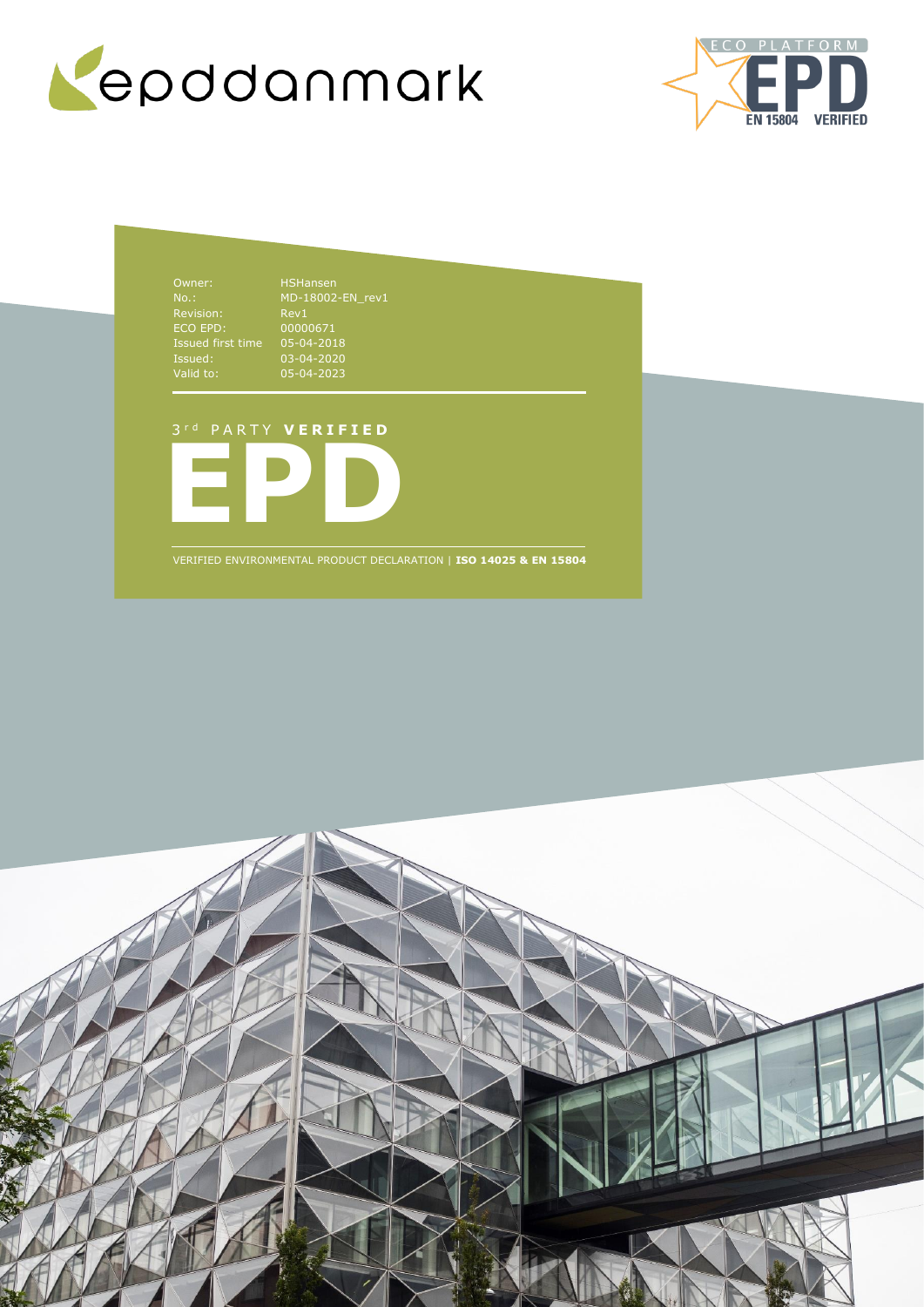



## **Owner of declaration**

HSHansen Bredgade 4 DK-6950 Lem



**Programme operator** Danish Technological Institute www.dti.dk

 $\rightarrow$ DANISH<br>TECHNOLOGICAL<br>INSTITUTE

**Programme** EPD Danmark www.epddanmark.dk

Leoddanmark

### **Declared products**

Hansen UnitAl with triple layer glass-REDUXA (160 mm) Hansen UnitAl with emalite glass-REDUXA (160 mm) Hansen UnitAl with panel-REDUXA (160 mm)

### **Production site**

Bredgade 4 DK-6950 Lem Denmark

### **Products use**

Hansen UnitAl is a prefabricated system for facades and roof. Prefab reduces the time on the building site and moves the processes to controlled conditions. This ensures a shorter lead time on the building site. UnitAl is usually manufactured in widths of 3.000 mm and one full floor height. The width is chosen due to transportation. Good planning and performance at the site can close up to 400 m² facade on one day.

### **Declared unit**

1 square meter

| _____                 |  |
|-----------------------|--|
| $\sim$<br><br>__<br>× |  |

**Valid to:** 05-04-2023

#### **Basis of calculation**

This EPD is developed in accordance with the European standard EN 15804+A1.

#### **Comparability**

EPDs of construction products may not be comparable if they do not comply with the requirements in EN 15804. EPD data may not be comparable if the datasets used are not developed in accordance with EN 15804 and if the background systems are not based on the same database.

#### **Validity**

This EPD has been verified in accordance with ISO 14025 and is valid for 5 years from the date of issue.

#### **Use**

The intended use of an EPD is to communicate scientifically based environmental information for construction products, for the purpose of assessing the environmental performance of buildings.

#### **EPD type**

☒Cradle-to-gate □Cradle-to-gate with options ☐Cradle-to-grave

| CEN standard EN 15804 serves as the core PCR                                       |                      |  |  |  |  |
|------------------------------------------------------------------------------------|----------------------|--|--|--|--|
| Independent verification of the declaration and<br>data, according to EN ISO 14025 |                      |  |  |  |  |
| $\Box$ internal                                                                    | $\boxtimes$ external |  |  |  |  |
| Third party verifier:                                                              |                      |  |  |  |  |
|                                                                                    |                      |  |  |  |  |

*Kim Christiansen*

uistiaue

*Henrik Fred Larsen EPD Danmark*

|                        | $MND = module not declared)$<br>Life cycle stages and modules $(X = $ module declared |                |              |                         |                    |                |                |                |               |                                |                               |                                             |                |                     |                |                                                                                 |
|------------------------|---------------------------------------------------------------------------------------|----------------|--------------|-------------------------|--------------------|----------------|----------------|----------------|---------------|--------------------------------|-------------------------------|---------------------------------------------|----------------|---------------------|----------------|---------------------------------------------------------------------------------|
|                        | Product                                                                               |                | Construction | process                 | End of life<br>Use |                |                |                |               |                                | Beyond the system<br>boundary |                                             |                |                     |                |                                                                                 |
| Raw material<br>supply | Transport                                                                             | Manufacturing  | ransport     | Installation<br>process | Use                | Maintenance    | Repair         | Replacement    | Refurbishment | Operational<br>use<br>energy I | Operational<br>use<br>water   | construction<br>demolition<br>Ò<br>$\Omega$ | Transport      | processing<br>Waste | Disposal       | $\overline{\mathsf{v}}$<br>cycling<br>recov<br>potential<br>ρ<br>Re-use,<br>and |
| A <sub>1</sub>         | A2                                                                                    | A <sub>3</sub> | A4           | A5                      | <b>B1</b>          | B <sub>2</sub> | B <sub>3</sub> | B <sub>4</sub> | <b>B5</b>     | <b>B6</b>                      | <b>B7</b>                     | C <sub>1</sub>                              | C <sub>2</sub> | C <sub>3</sub>      | C <sub>4</sub> | D                                                                               |
| X                      | χ                                                                                     | X              | <b>MND</b>   | <b>MND</b>              | <b>MND</b>         | <b>MND</b>     | <b>MND</b>     | <b>MND</b>     | <b>MND</b>    | <b>MND</b>                     | <b>MND</b>                    | <b>MND</b>                                  | <b>MND</b>     | <b>MND</b>          | <b>MND</b>     | <b>MND</b>                                                                      |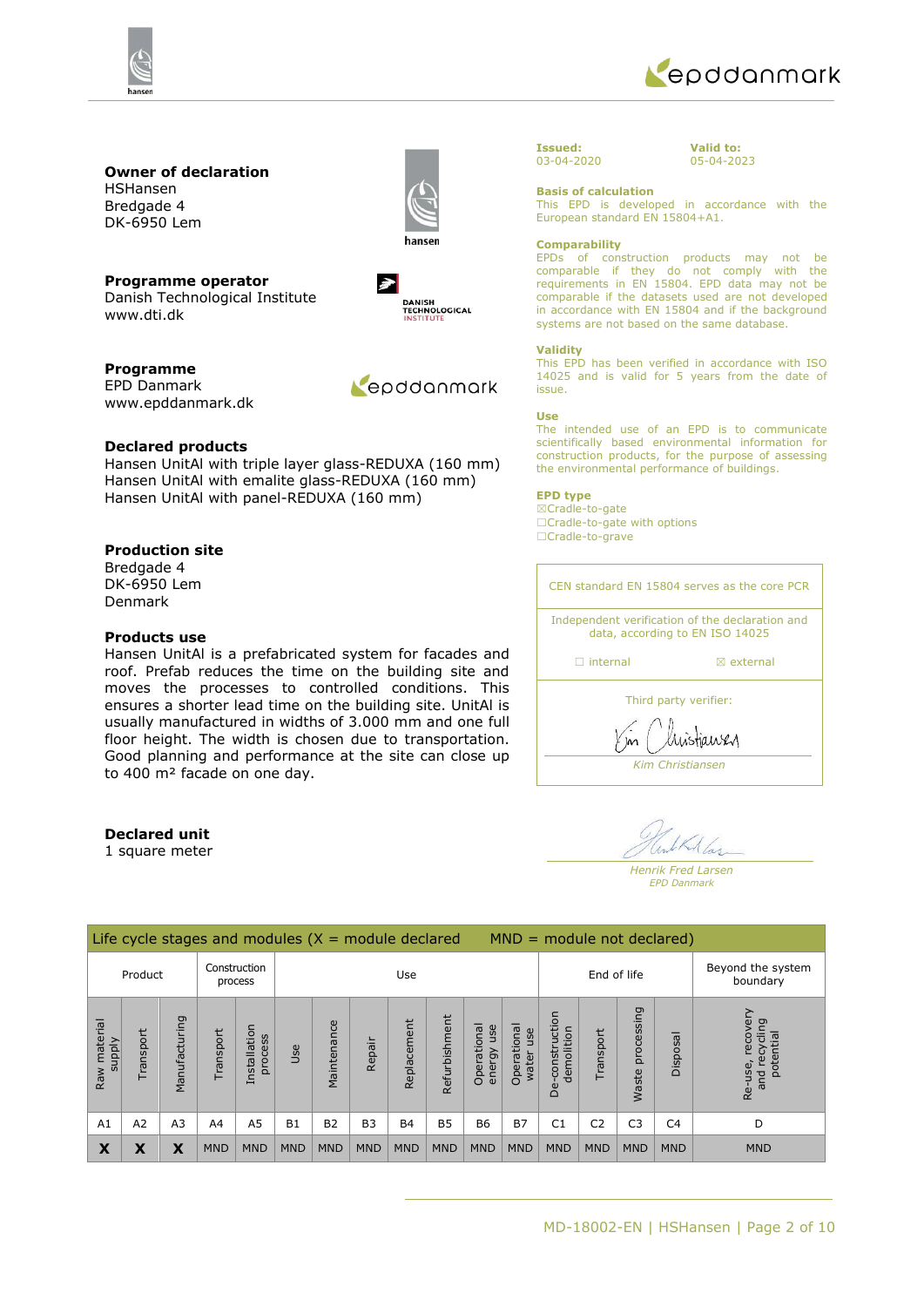

## Product information

**Product description** Facade elements with 160 mm Al-profiles based on "Hydro 4.0 Aluminium Extrusion Ingot" (REDUXA) covered by the EPD: NEPD-1840- 468-EN, and triple glass of the type 6-18-4-18-4 (regarding UnitAlglass). The main product components are shown in the table below. Values are given as intervals covering the three declared product variations. Specific recipes and some input materials (0-2 mass-%) are not shown in this table due to reasons of confidentiality.

| <b>Material</b>     | Weight-% of declared product |
|---------------------|------------------------------|
| Glass               | $0 - 69$                     |
| Aluminium           | $27 - 49$                    |
| Plastic             | $4 - 6$                      |
| Mineral wool        | $0 - 20$                     |
| Calcium silicate    | $0 - 25$                     |
| Packaging material* | kg per declared unit         |
| PE film             | 0,61                         |
| Pallets             | 2,8                          |

**Representativity** This declaration, including data collection and the modeled foreground system including results, represents the production of 1 square meter of Hansen UnitAl-REDUXA curtain wall system at the production site located in Denmark. Product specific data are based on average values collected in the period from 01.01.2016 to 31.12.2016. Background data are based mainly on GaBi and are less than 10 years old. Only in one case, GaBi data was supplemented with data from ecoinvent and the consistency of the data used is therefore considered as high. Generally, the used background datasets are of high quality, and the majority of the datasets are only a couple of years old and therefore the requirements in EN15804 are meet.

**Dangerous substances** Hansen UnitAl curtain walls does not contain substances listed in the"Candidate List of Substances of Very High Concern for authorisation"

[\(http://echa.europa.eu/candidate-list-table\)](http://echa.europa.eu/candidate-list-table)

**Essential characteristics (CE)** Hansen UnitAl curtain walls are covered by harmonised technical specification EN 13830:2015. Declaration of performance according to EU regulation 305/2011 is available for all declared product variations.

> Further technical information can be obtained by contacting the manufacturer or on the manufacturers website:

[www.hsh.dk](http://www.hsh.dk/)

| <b>Reference Service Life</b> |  | No RSL is declared. This EPD is based on a cradle-to-gate assessment. |  |
|-------------------------------|--|-----------------------------------------------------------------------|--|
| (RSL)                         |  |                                                                       |  |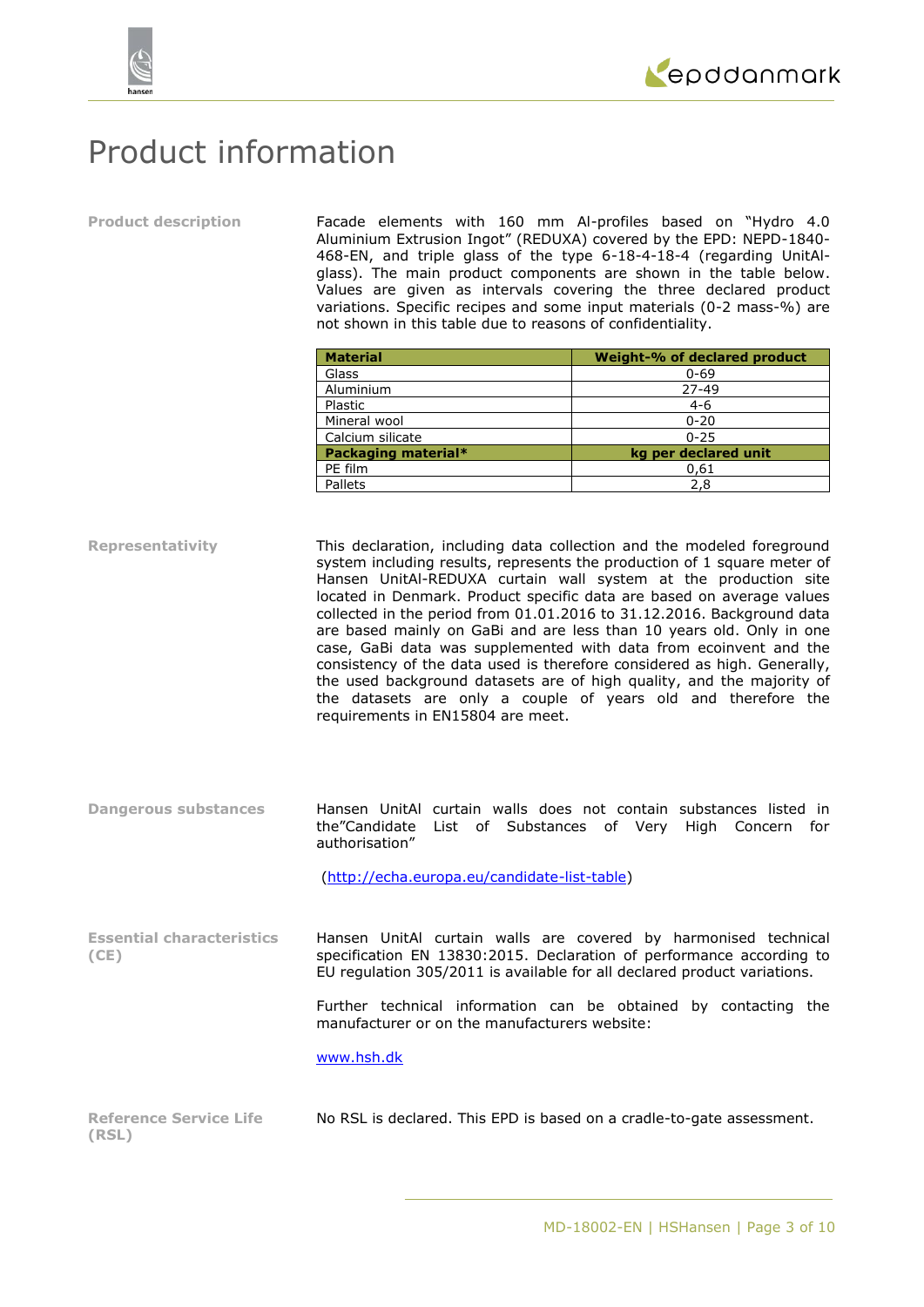



## **Product illustrations**



Hansen UnitAl with triple layer glass



Hansen UnitAl with emalite glass



Hansen UnitAl with panel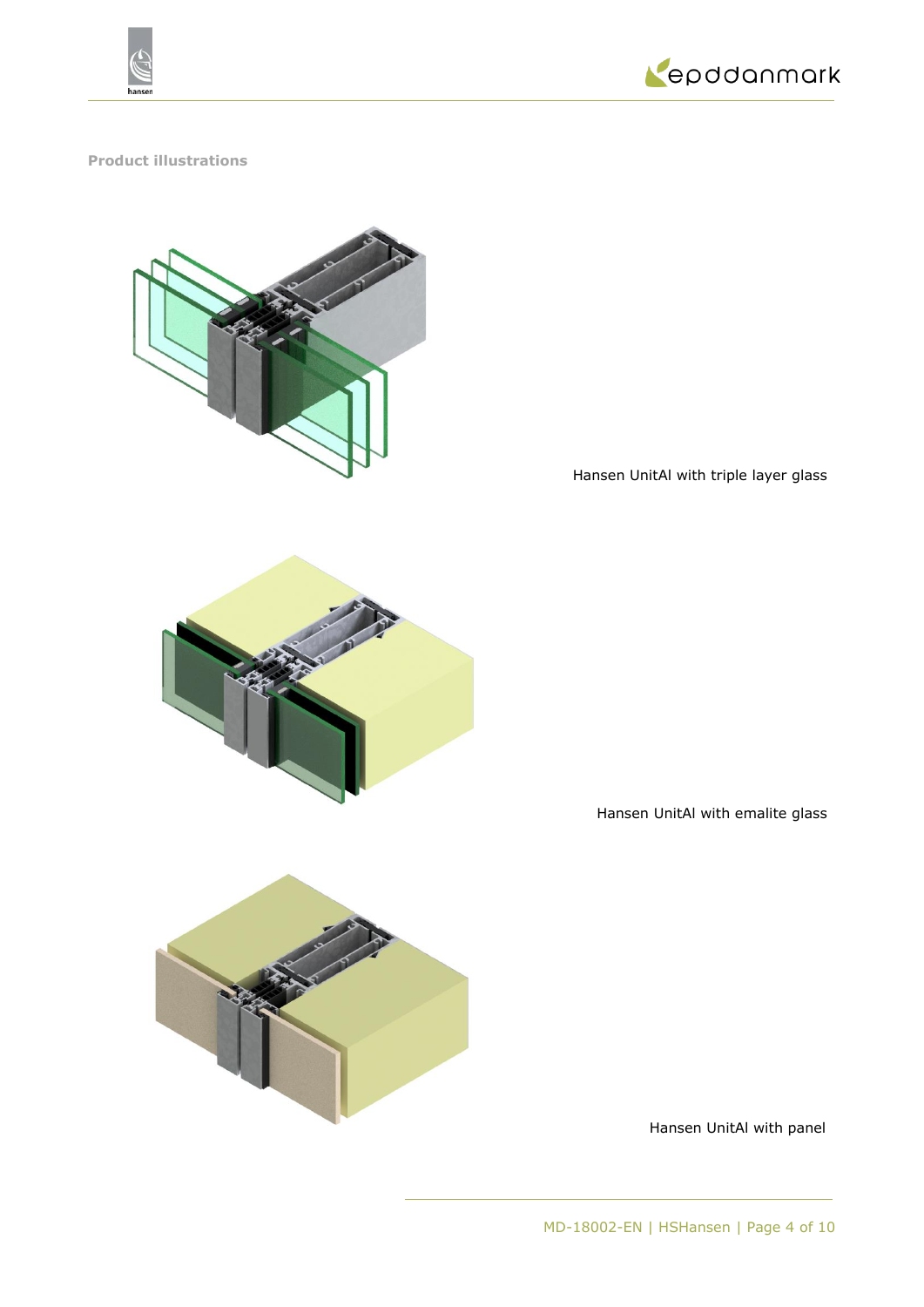

# LCA background

**Declared unit** The LCI and LCIA results in this EPD relates to 1 square meter of Hansen UnitAl curtain wall of the types: Hansen UnitAl with triple layer glass-REDUXA, Hansen UnitAl with emalite glass-REDUXA and Hansen UnitAl with panel-REDUXA.

> The declared unit (1 m2) is calculated based on a 3x3 m2 facade element

| <b>Name</b>                                         | Value | Unit              |
|-----------------------------------------------------|-------|-------------------|
| Declared unit                                       |       | m <sup>2</sup>    |
| Conversion factor to 1 kg: UnitAl with triple glass | 47.0  | kq/m <sup>2</sup> |
| Conversion factor to 1 kg: UnitAl with emalite      | 48.6  | kq/m <sup>2</sup> |
| Conversion factor to 1 kg: UnitAl with panel        | 33.8  | kq/m <sup>2</sup> |

PCR This EPD is developed according to the core rules for the product category of construction products in EN 15804.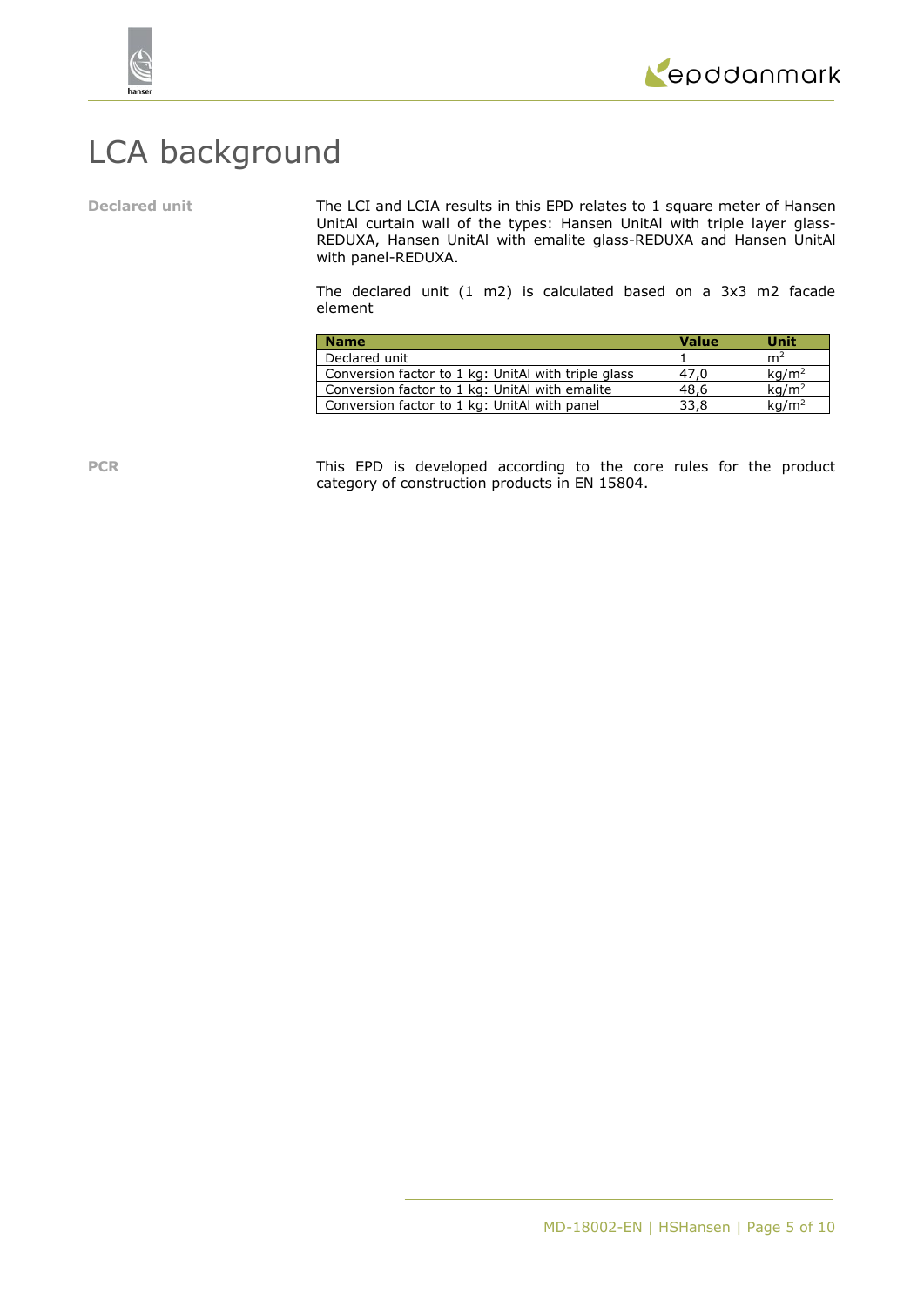



### **Flow diagram**



**System boundary** This EPD is based on a cradle-to-gate LCA, in which >99 weight-% has been accounted for.

> The general rules for the exclusion of inputs and outputs follows the requirements in EN 15804, 6.3.5, where the total of neglected input flows per module shall be a maximum of 5 % of energy usage and mass and 1 % of energy usage and mass for unit processes.

### **Product stage (A1-A3) includes**:

- A1 Extraction and processing of raw materials
- A2 Transport to the production site
- A3 Manufacturing processes

The product stage comprises the acquisition of all raw materials, products and energy, transport to the production site, packaging and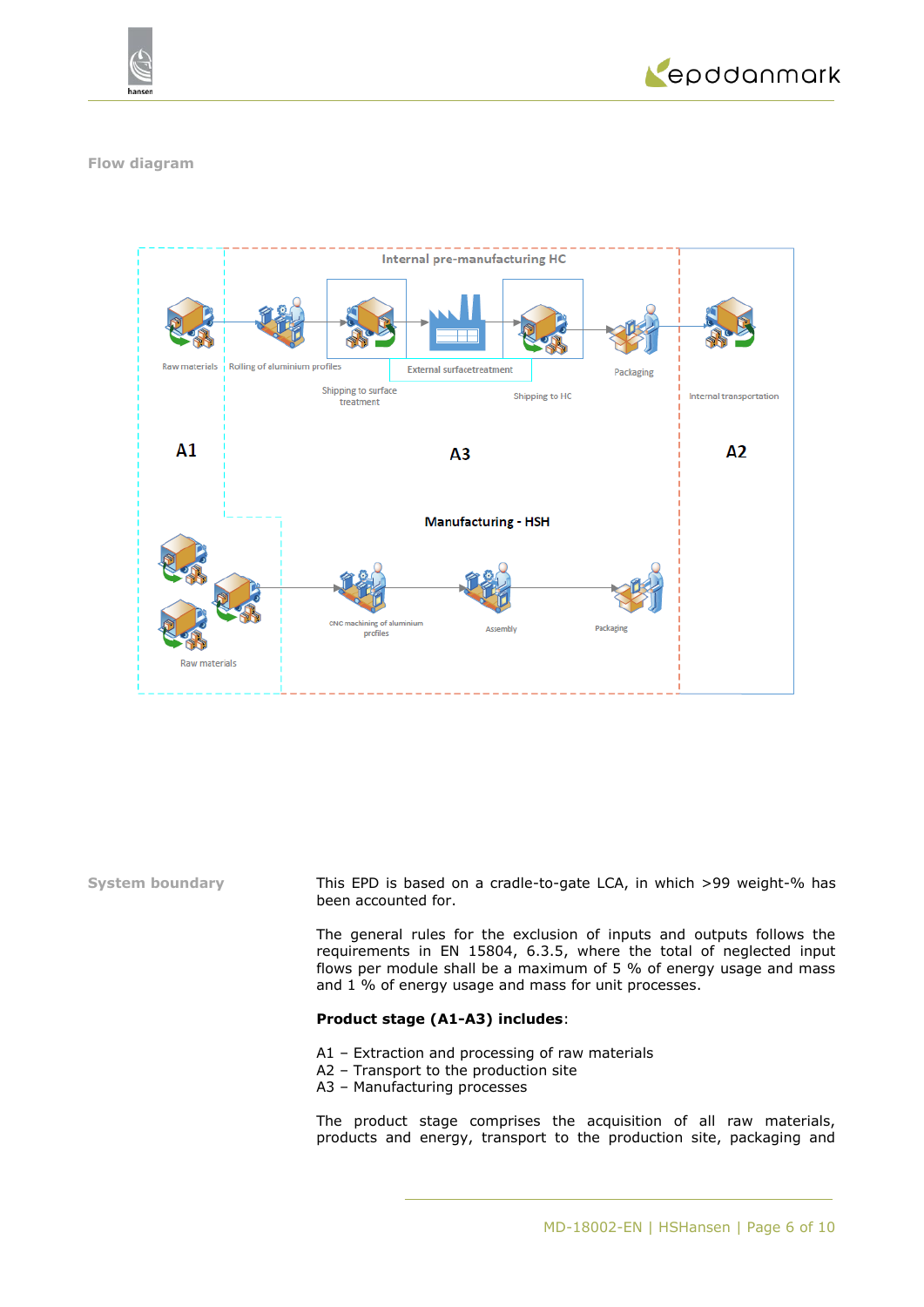

waste processing up to the "end-of-waste" state or final disposal. The LCA results are declared in aggregated form for the product stage, which means, that the sub-modules A1, A2 and A3 are declared as one module A1-A3.

The production process of the Hansen UnitAl curtain walls starts with rolling together the aluminium profiles with the thermal break. This happens at a production facility in Lem, Denmark (HC) either before or after surface treatment (anodizing or powder coating) of the aluminum profile. The profiles are then transported (1 km) to the other production facility in Lem (HSH).

After this short internal transport, the profiles are CNC machined into correct lengths, holes are drilled etc. and the frames are put together and mounted with triple glass, emalite glas, mineral wool, wind panel etc. depending on the type of UnitAl.

The facade elements are now ready for quality control and packaging before leaving the production facility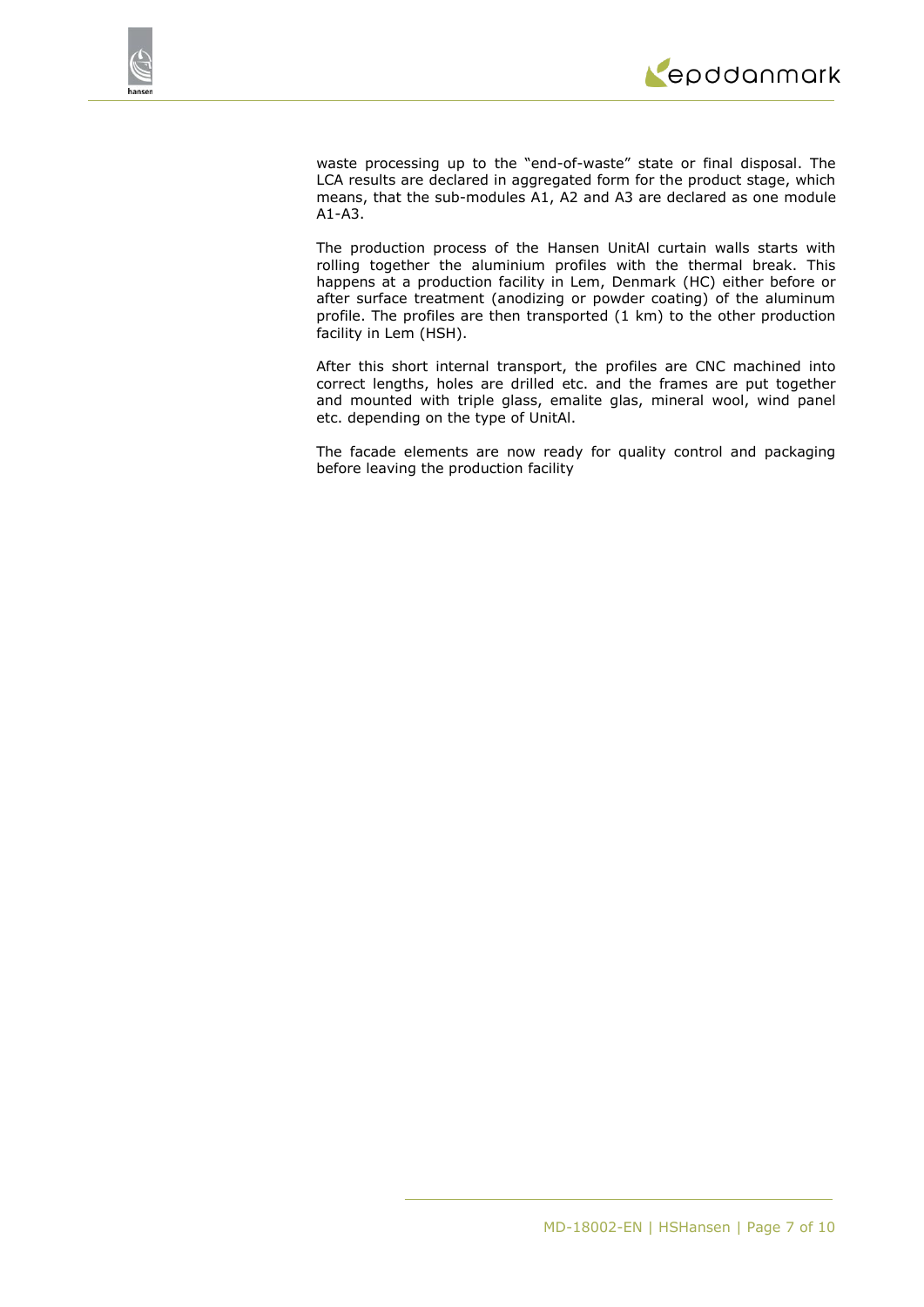



# LCA results

| <b>ENVIRONMENTAL IMPACTS PER SQUARE METER</b> |                                                                                                                                                                                                                                                                                                                                 |                                 |                                  |                          |  |  |
|-----------------------------------------------|---------------------------------------------------------------------------------------------------------------------------------------------------------------------------------------------------------------------------------------------------------------------------------------------------------------------------------|---------------------------------|----------------------------------|--------------------------|--|--|
| <b>Parameter</b>                              | <b>Unit</b>                                                                                                                                                                                                                                                                                                                     | UnitAI with triple glass-REDUXA | UnitAI with emalite glass-REDUXA | UnitAI with panel-REDUXA |  |  |
|                                               |                                                                                                                                                                                                                                                                                                                                 | $A1-A3$                         | $A1-A3$                          | $A1-A3$                  |  |  |
| <b>GWP</b>                                    | [kg CO2-eq.]                                                                                                                                                                                                                                                                                                                    | $1,51E+02$                      | 1,91E+02                         | 1,66E+02                 |  |  |
| <b>ODP</b>                                    | [kg CFC11-eg.]                                                                                                                                                                                                                                                                                                                  | 4,96E-06                        | 5,89E-06                         | 5,00E-06                 |  |  |
| AP                                            | [ $kg SO2-eq.$ ]                                                                                                                                                                                                                                                                                                                | 5.74E-01                        | 7.83E-01                         | 6.76E-01                 |  |  |
| EP                                            | [kg $PO43$ -eq.]                                                                                                                                                                                                                                                                                                                | 7,44E-02                        | 1,07E-01                         | 6,22E-02                 |  |  |
| <b>POCP</b>                                   | [kg ethene-eq.]                                                                                                                                                                                                                                                                                                                 | 3.57E-02                        | 4,75E-02                         | 4,13E-02                 |  |  |
| <b>ADPE</b>                                   | [kg Sb-eg.]                                                                                                                                                                                                                                                                                                                     | 4,78E-04                        | 8,12E-04                         | 2,11E-04                 |  |  |
| <b>ADPF</b>                                   | [MJ]                                                                                                                                                                                                                                                                                                                            | 1,81E+03                        | $2.25E + 03$                     | 1,93E+03                 |  |  |
| Caption                                       | $GWP = Global$ warming potential; ODP = Ozone depletion potential; $AP =$ Acidification potential of soil and water; $EP =$ Eutrophication<br>potential; POCP = Photochemical ozone creation potential; ADPE = Abiotic depletion potential for non fossil resources; ADPF = Abiotic<br>depletion potential for fossil resources |                                 |                                  |                          |  |  |

| <b>RESOURCE USE PER SQUARE METER</b> |                                                                                                                                                                                                                                                                                                                                                                                                                                                                                                  |                                 |                                  |                          |  |  |
|--------------------------------------|--------------------------------------------------------------------------------------------------------------------------------------------------------------------------------------------------------------------------------------------------------------------------------------------------------------------------------------------------------------------------------------------------------------------------------------------------------------------------------------------------|---------------------------------|----------------------------------|--------------------------|--|--|
| <b>Parameter</b>                     | <b>Unit</b>                                                                                                                                                                                                                                                                                                                                                                                                                                                                                      | UnitAl with triple glass-REDUXA | UnitAI with emalite glass-REDUXA | UnitAI with panel-REDUXA |  |  |
|                                      |                                                                                                                                                                                                                                                                                                                                                                                                                                                                                                  | $A1-A3$                         | $A1-A3$                          | $A1-A3$                  |  |  |
| PERE                                 | [MJ]                                                                                                                                                                                                                                                                                                                                                                                                                                                                                             | $1,04E+03$                      | 1,30E+03                         | 1,29E+03                 |  |  |
| PERM*                                | [MJ]                                                                                                                                                                                                                                                                                                                                                                                                                                                                                             | $5,00E+01$                      | $9,23E+01$                       | 1,13E+02                 |  |  |
| <b>PERT</b>                          | [MJ]                                                                                                                                                                                                                                                                                                                                                                                                                                                                                             | $1,09E + 03$                    | 1,40E+03                         | 1,40E+03                 |  |  |
| <b>PENRE</b>                         | [MJ]                                                                                                                                                                                                                                                                                                                                                                                                                                                                                             | 1,93E+03                        | $2,52E+03$                       | 2,13E+03                 |  |  |
| PENRM**                              | [MJ]                                                                                                                                                                                                                                                                                                                                                                                                                                                                                             | 8,91E+01                        | 8,91E+01                         | 8,02E+01                 |  |  |
| <b>PENRT</b>                         | [MJ]                                                                                                                                                                                                                                                                                                                                                                                                                                                                                             | $2,02E+03$                      | $2,61E+03$                       | $2,21E+03$               |  |  |
| <b>SM</b>                            | [kg]                                                                                                                                                                                                                                                                                                                                                                                                                                                                                             |                                 |                                  |                          |  |  |
| <b>RSF</b>                           | [MJ]                                                                                                                                                                                                                                                                                                                                                                                                                                                                                             | 2,71E-15                        | 2,71E-15                         | 2,71E-15                 |  |  |
| <b>NRSF</b>                          | [MJ]                                                                                                                                                                                                                                                                                                                                                                                                                                                                                             | 3,18E-14                        | 3,18E-14                         | 3,18E-14                 |  |  |
| <b>FW</b>                            | $\text{[m}^3\text{]}$                                                                                                                                                                                                                                                                                                                                                                                                                                                                            | $3,42E+00$                      | $4,05E+00$                       | $3.90E + 00$             |  |  |
|                                      | PERE = Use of renewable primary energy excluding renewable primary energy resources used as raw materials; PERM = Use of<br>renewable primary energy resources used as raw materials; PERT = Total use of renewable primary energy resources; PENRE =<br>$\mathbf{r} = \mathbf{r}$ , and the contract of the contract of the contract of the contract of the contract of the contract of the contract of the contract of the contract of the contract of the contract of the contract of the con |                                 |                                  |                          |  |  |

Caption Use of non renewable primary energy excluding non renewable primary energy resources used as raw materials; PENRM = Use of non renewable primary energy resources used as raw materials; PENRT = Total use of non renewable primary energy resources; SM = Use of secondary material; RSF = Use of renewable secondary fuels; NRSF = Use of non renewable secondary fuels; FW = Use of net fresh water

\* *Contribution from packaging material per product type: All \*\* Contribution from packaging material per product type: 3,48E+01 MJ*

| <b>OUTPUT FLOWS AND WASTE CATEGORIES PER SQUARE METER</b> |                                                                                                                                                                                                                                                                               |                                 |                                  |                          |  |  |
|-----------------------------------------------------------|-------------------------------------------------------------------------------------------------------------------------------------------------------------------------------------------------------------------------------------------------------------------------------|---------------------------------|----------------------------------|--------------------------|--|--|
| Parameter                                                 | Unit                                                                                                                                                                                                                                                                          | UnitAI with triple glass-REDUXA | UnitAI with emalite glass-REDUXA | UnitAI with panel-REDUXA |  |  |
|                                                           |                                                                                                                                                                                                                                                                               | $A1-A3$                         | $A1-A3$                          | $A1-A3$                  |  |  |
| <b>HWD</b>                                                | [kg]                                                                                                                                                                                                                                                                          | 4.14E-01                        | 4.14E-01                         | 4,14E-01                 |  |  |
| <b>NHWD</b>                                               | [kg]                                                                                                                                                                                                                                                                          | 1,96E+01                        | 1,96E+01                         | 1,96E+01                 |  |  |
| <b>RWD</b>                                                | [kg]                                                                                                                                                                                                                                                                          | 2,25E-03                        | 2,25E-03                         | 2,25E-03                 |  |  |
| <b>CRU</b>                                                | [kg]                                                                                                                                                                                                                                                                          |                                 |                                  |                          |  |  |
| <b>MFR</b>                                                | [kg]                                                                                                                                                                                                                                                                          |                                 |                                  |                          |  |  |
| <b>MER</b>                                                | [kg]                                                                                                                                                                                                                                                                          |                                 |                                  |                          |  |  |
| EEE                                                       | [MJ]                                                                                                                                                                                                                                                                          |                                 |                                  |                          |  |  |
| <b>EET</b>                                                | [MJ]                                                                                                                                                                                                                                                                          |                                 |                                  |                          |  |  |
| Caption                                                   | HWD = Hazardous waste disposed; NHWD = Non hazardous waste disposed; RWD = Radioactive waste disposed; CRU =<br>Components for re-use; MFR = Materials for recycling; MER = Materials for energy recovery; EEE = Exported electrical energy; EET<br>= Exported thermal energy |                                 |                                  |                          |  |  |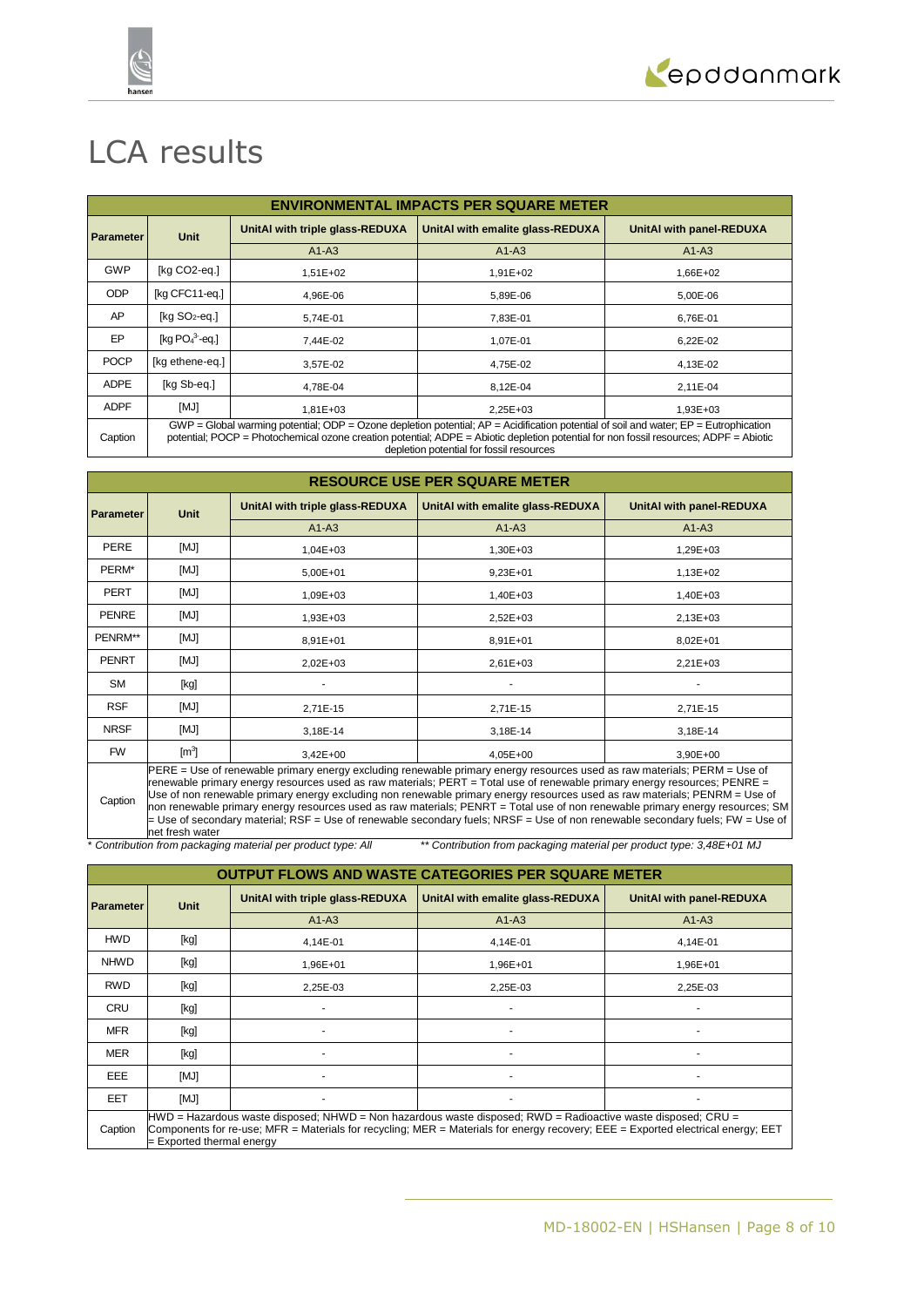



## Additional information

**Indoor air** *The EPD does not give information on release of dangerous substances to indoor air because the horizontal standards on measurement of release of regulated dangerous substances from construction products using harmonised test methods according to the provisions of the respective technical committees for European product standards are not available.*

**Soil and water** *The EPD does not give information on release of dangerous substances to soil and water because the horizontal standards on measurement of release of regulated dangerous substances from construction products using harmonised test methods according to the provisions of the respective technical committees for European product standards are not available.*